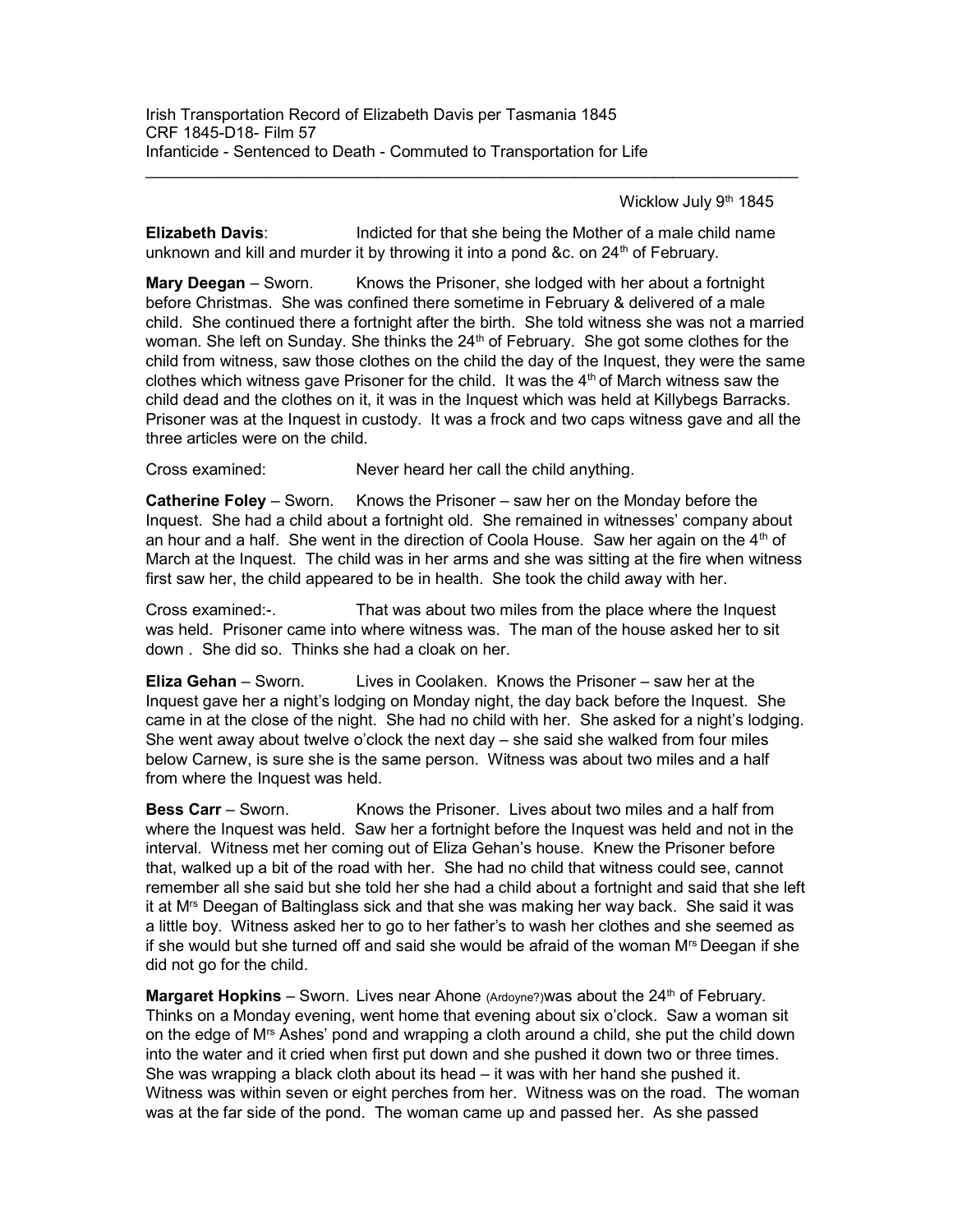witness said she had done that which God would notice. She said nothing but passed on and looked at the well. Witness saw that woman afterwards at the Inquest. Prisoner is that woman.

Cross Examination:- Witness is the Mother of the infant one in her arms and of several more – had a burden on her back so she did not turn down to the pond & so did not call out to the woman. Thinks now it would have been wise if she had done so. Knew the Prisoner before.

Francis Culhane Police Constable – was stationed at Killybegs in March last found the body of a child in the townland of Coolakenna in  $M<sup>rs</sup>$  Ashes' pond on Monday the  $3<sup>rd</sup>$  of March. The Inquest was held the next day. It had on a cotton gown and two caps when he found it – these were on it at the Inquest (produces the clothes). ( $M<sup>rs</sup>$  Deegan recalled: identifies the frock and two caps as those she gave the Prisoner for the child). Witness had to drain the pond.

Henry Wm Morton Sworn In as Surgeon – attended the Inquest & examined the body. The child had received injury on the head but thinks the immediate cause of death was suffocation – it appeared previously to have been taken care of. It was a healthy male child. Witness saw the Prisoner in custody at the same time.

Verdict guilty Sentenced to be executed on Saturday the 16<sup>th</sup> August The Jury recommended the Prisoner as the crime may have been committed with torment of temporary derangement or irritation. John Doherty Wexford July 12<sup>th</sup> 1845 ------------------------

> To His Excellency The Lord Heytesbury Lord Lieutenant General and General Governor of Ireland

 The Humble Memorial of the undersigned the Foreman and his fellow Jurors before whom **Eliza Davis** a convict under Sentence of Death for the murder of her child was found guilty at Wicklow Summer Assizes 1845,

Humbly Sheweth,

 That altho" Memorialists were compelled from the nature of the Evidence produced on the trial of the unfortunate woman Davis to find her Guilty still they hope and earnestly beg of your Excellency to commute the Sentence to Transportation for life as it appears in Evidence on the Trial that up to the time of the unfortunate occurrence the child was properly taken care of and Memorialists believe she acted from Sudden Impulse and Memorialists have been Informed by the Sub Inspector of the District where the occurrence took place the said Eliza Davis is subject to fits the said Sub Inspector grounding his Report to us upon an Affidavit sworn this day in your Court at Wicklow.

And Memoralists as in Duty bound will pray

Thomas Elliott Foreman Thos Annesley John Doyle Henry Evans John Woodroof Thomas Miller John Jones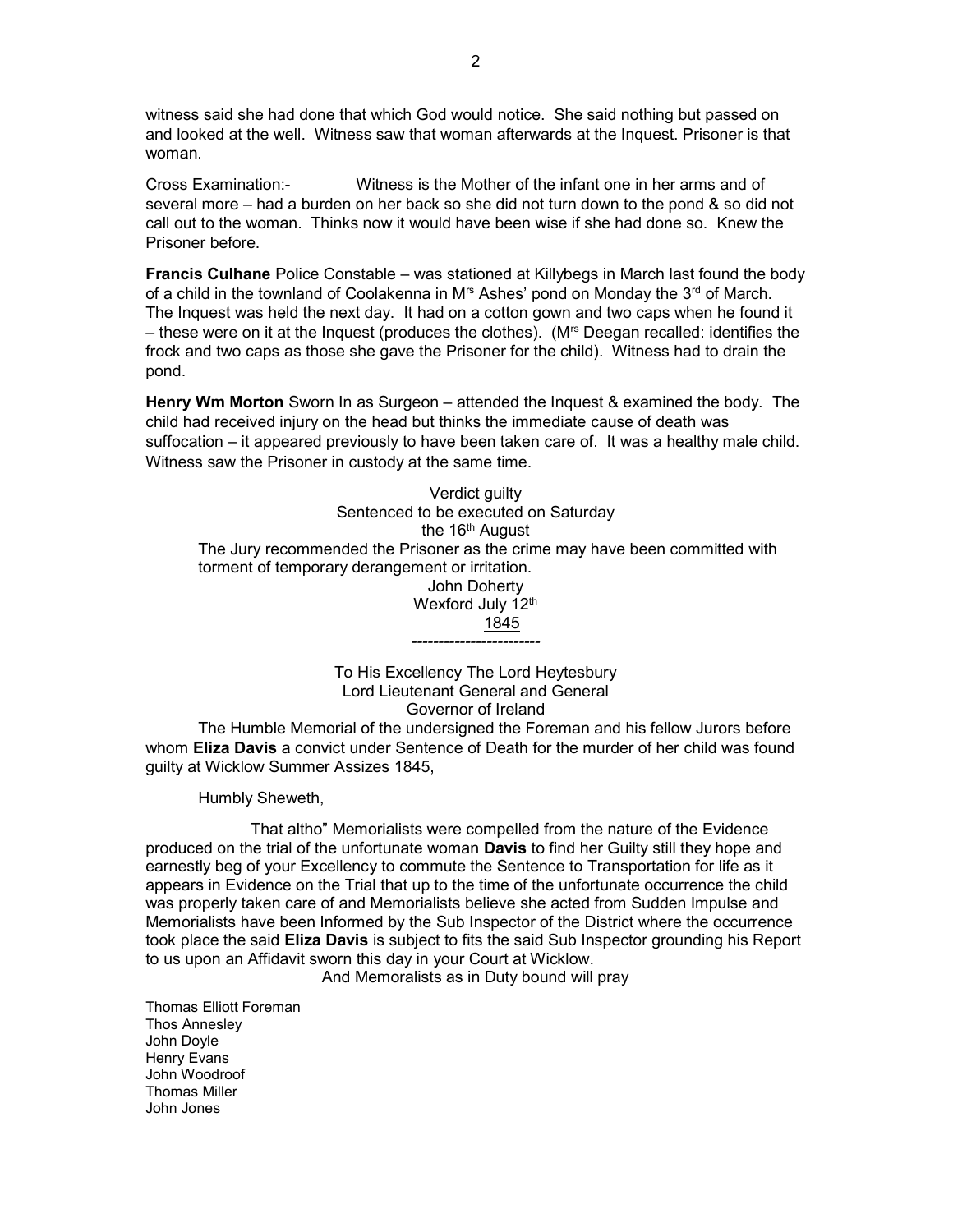John Buckley Joseph Aris Brass William Winder Rob<sup>t</sup> Manning

Death case – Mr Hitchins 18 July/45 Ref<sup>d</sup> to Barr & Judge July11/- [4 lines crosswise overstruck page 1 of 2]

# ---------------------------- D 18 1845

Elizab<sup>th</sup> Davis

### Death

To be hanged 16th of August next. Chief Justice Doherty's Report annexed July 14

> [?] The Prisoner is described in Clerk of Crown Return as Elizabeth Davis

To His Excellency Baron Heytsbury Lord Lieutenant General & General Governor of Ireland

------------------------

The Memorial of the Governor of the Foundling Hospital Dublin

Humbly Sheweth

That Memorialists have been lately informed that a female named Eliza Davis, who had been placed as a Foundling under their care and brought up from infancy by this Institution has been found guilty before Chief Justice Doherty at the last Wicklow Assizes of the Crime of Infanticide and is at present under sentence of death.

She is but 19 years of age. On the 6<sup>th</sup> November 1840 she was apprenticed to a Farmer in the County of Wicklow for four years. And, as appears from the reports of the Inspectors who are annually sent from the Institution to examine into the state and condition of each Foundling during apprenticeship her character and conduct were irreprochable until seduced by a fellow servant who well knew her destitute circumstances, and who depended upon his not being obliged to marry her, he being of the Roman Catholic persuasion and she a Protestant.

 That although the Crown most humanely assigned her both Counsel and Attorney at the time of the Assizes, yet the notice to these her advocates was so very short (the Attorney having only saw her the night previous to the trial) that it was impossible for them to prepare her case with full deliberation or to procure such witnesses as she required for her defence, the unhappy individual not having a friend in the world to suggest a word in her favour.

 That hence a most material part of evidence was omitted for Eliza's Case, who was a fellow servant with the unfortunate culprit, has since the trial sworn an information that she knew the Prisoner to be subject to fits of Epelapsey and to use the phrase of the information "She would be during the interval before and after, "not right in her head" – and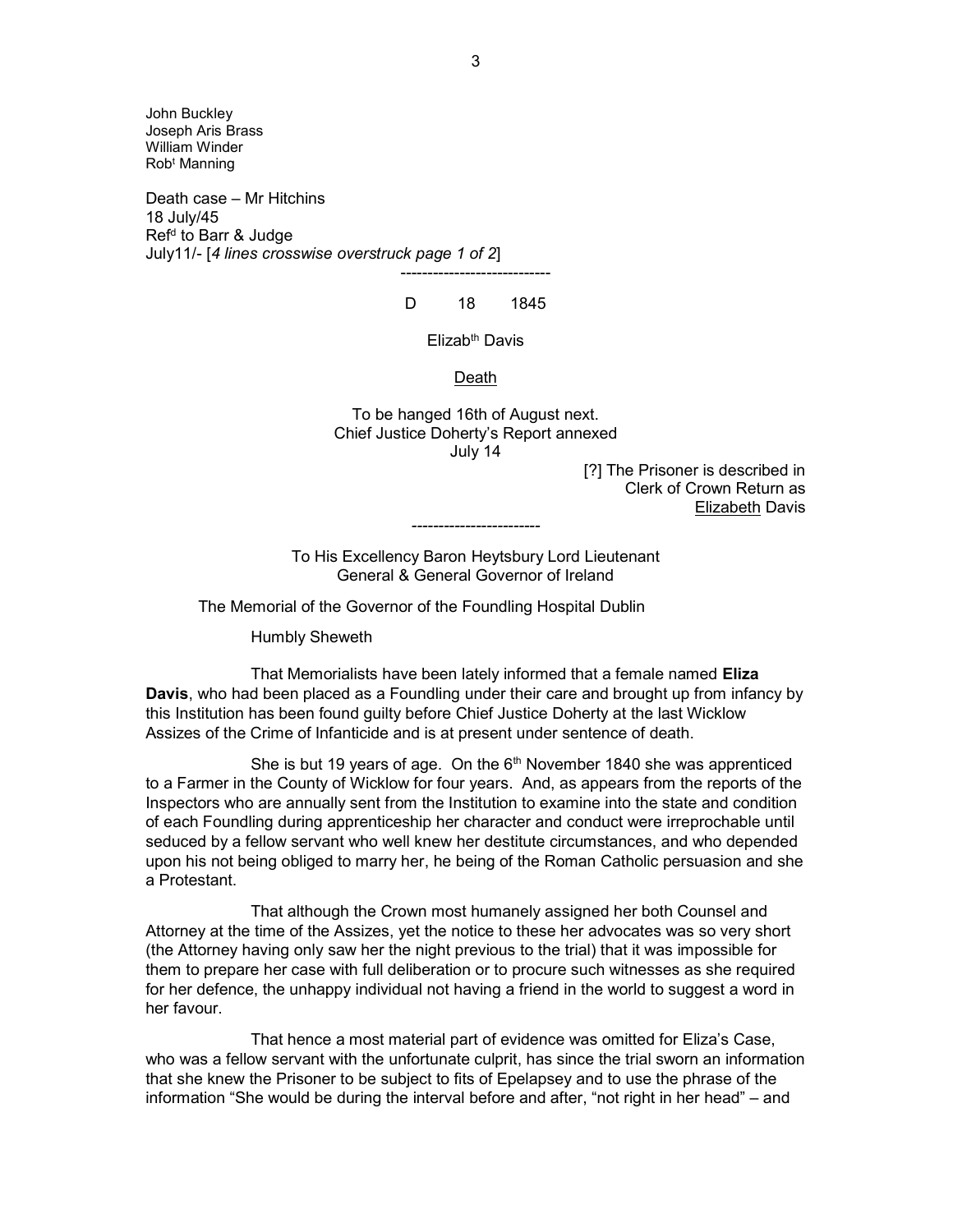this deponent went to the Court determined to state the fact, but never before having been examined as a witness, she was so very nervous and frightened that she did not know when to come forward not having been called for.

 That moreover the evidence of the Doctor who examined the child states: that it had been taken "very good" care of up to the time of its being thrown into the water by the delinquent. There is therefore every reason to suppose that the unfortunate Girl committed the crime whilst labouring under the effects of one of those fits and not by premeditation.

 Taking therefore into consideration the Prisoner's youth, her destitute condition, without adviser or relative of any kind and her constitutional Malady which by times deprived her of right reason.

Your Memorialists would humbly pray

That your Excellency may be pleased in the exercise of the merciful prerogative of the Crown to commute the Condemnation of this unfortunate Female still under age, to such other sentence short of death as to your Excellency may seem fit.

Signed on behalf of the Governors of the Foundling Hospital Dublin this 18<sup>th</sup> day of July 1845.

### Henry Fakenham

Since the above memorial was drawn up the Rev<sup>d</sup> S Donovan Incumbent of the Parish of Kilpipe has forwarded a declaration made before a magistrate to the effect that from frequent and personal knowledge, having lived in the same house formerly with the Delinquent, he can corroborate the certainty of **Eliza Davis** being subject to fits of long duration by which malady she was often left in a condition of Mental Inability after these attacks, as is also stated by her fellow servant Eliza Carr. Moreover, she had never concealed the child & treated it with maternal affection for the months till the moment of throwing it into the water.

The impartial declaration of the Rev<sup>d</sup> Donovan is herewith transmitted.

Received from the Hon<sup>ble</sup> - & Rec'd the Dean of St Patricks Mr Hitchins **A** respite has been prepared H.H. On 18 July/45 The Dean of St Patricks inf<sup>d</sup> do HH [illegible] [5 lines crosswise overstruck page 1 of 2] ----------------------------

> [faded] July 18,1845

Sir,

I have [2 or 3 words illegible] the Lord Lieutenant to acknowledge the receipt of the Memorial of the Governor of the Foundling Hospital [2 words illegible] of Elizabeth Davis convicted of Infanticide at the last Wicklow Assizes, and to reacquaint you with the unfortunate circumstances [about 8 words illegible] His Excellency has been pleased to commute her sentence to Transportation for Life.

I have the Honor to be Sir Your obedient servant E Lucas

Andrew Nolan Esqr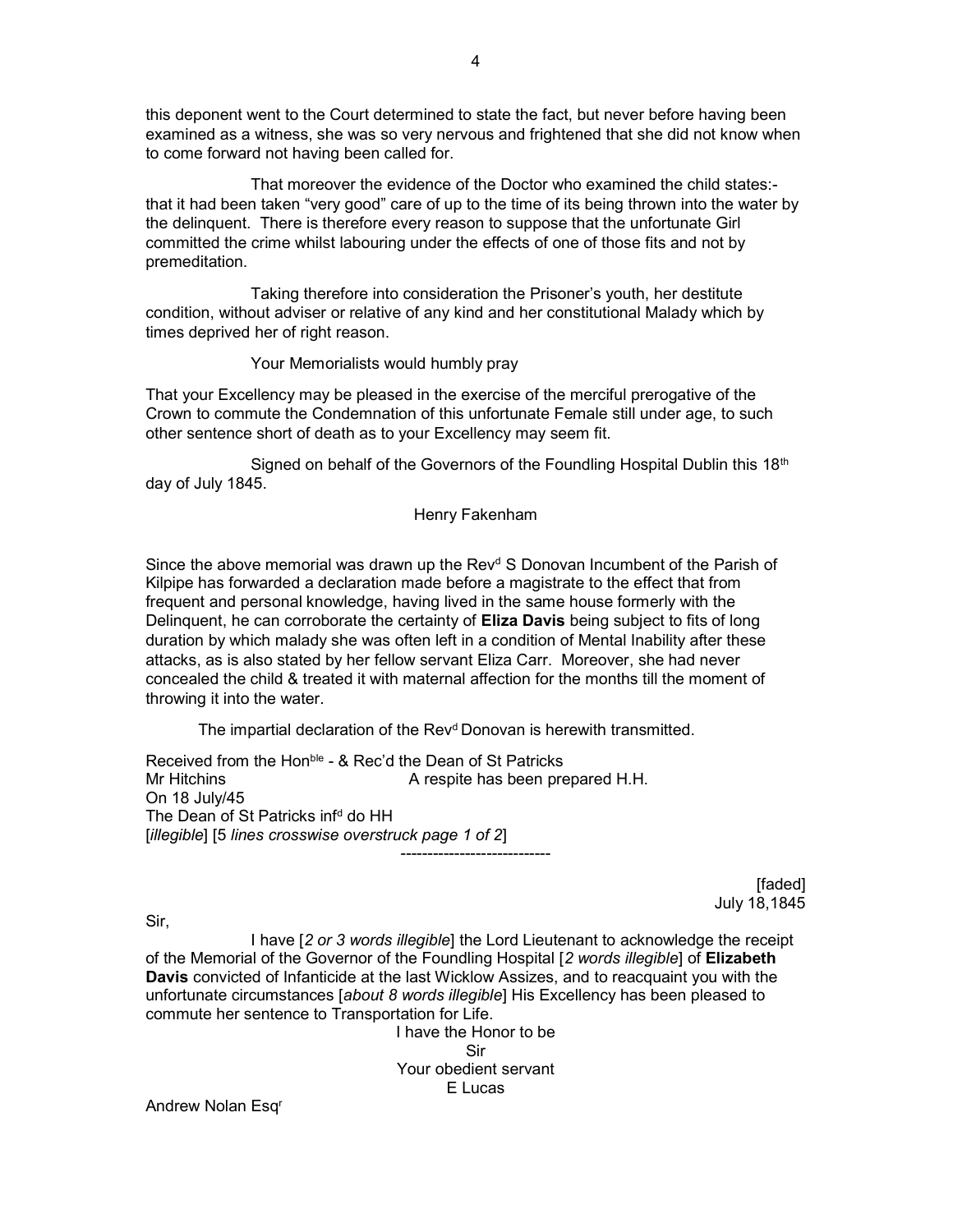I Solomon Donovan A.M. Incumbent of the Union of Kilpipe declare that I was formerly incumbent of the Parish of Mullinacuffe and lodged in the house of M<sup>r</sup> James Twamley of Cronalea. That Eliza Davis now in Wicklow Gaol under sentence of death for infanticide served the said M<sup>r</sup> James Twamley as an apprenticed servant during the four years of the time of my residence in said M<sup>rs</sup> James Twamley's house. That the said Eliza Davis was to my knowledge subject to fits of a very peculiar nature, which frequently seized her while at work in the house and sometimes on the road. That she has remained as in a trance on these occasions sometimes the whole day, sometimes for 24 hours. That she very frequently had a bewildered look and remained silent when spoken to as if in a state of amazement. That I have no doubt but that the soundness of her mind was much impaired. That Bess Carr who has sworn to the fact of her Eliza Davis as being occasionally "not right in her head" had a good opportunity of being well acquainted with the said Eliza Davis having been a fellow servant of hers at M<sup>r</sup> James Twamleys and a share of the same bed. That the evidence of Margaret Hopkins to the effect that she saw the said Eliza Davis drown her child is in my opinion wholly undeserving of the least credit. That if Margaret Hopkins was cognizant of such a fact she could not in my opinion have kept it secret so long. That the said Margaret Hopkins and her husband are very poor and distressed people and have a very large family. That the Margaret Hopkins was on a former occasion summoned to Carlow to give evidence in a somewhat similar case. That she at that time received by order of the Court a sum of money to defray her expenses which sum of money was in her estimation considerable That a hope of obtaining similar motive that induced her to volunteer her evidence against Eliza Davis. That said Margaret Hopkins has suffered imprisonment by sentence of the court as a thief, and has since been known to make statements utterly false and without foundation.

 Taken acknowledged & solemnly declared under the Statute for abolishing Oaths, by the Rev<sup>d</sup> Solomon Donovan.

------------------------

Before me: W. K. Farinar Magistrate for Co of Sol<sup>m</sup> Donovan Wexford, 16<sup>th</sup> July 1845

### Copy

I Solomon Donovan A.M. Incumbent of the Union of Kilpipe declare, That I was formerly incumbent of Mullinacuffe and lodged in the house of Mr James Twamley of Cronalea. That Eliza Davis, now in Wicklow gaol under sentance of death infanticide was apprenticed from the Foundling Hospital to said Mr James Twamley and served him for four years during which time I resided in Mr James Twamley's house That I know the said Eliza to have been subject to fits of a peculiar kind which frequently seized her at her work in which she has lain as in a sleep for upwards of twenty four hours. That she frequently had a bewildered look and remained on those occasions silent when spoken to. That I have no doubt that her intellects were impaired. That Bess Carr who has sworn to the fact of her Eliza Davis being "not right in her head" had a good opportunity of being well acquainted with her having been a fellow Servant with her at Mr James Twamleys and an occupant of the same bed until the discovery of the pregnancy of Eliza Davis. That the evidence of Margaret Hopkins to the effect that she saw Eliza Davis drown her child is in my opinion wholly undeserving of the least credit. That if the Margaret Hopkins was cognizant of the fact she could not in my opinion have kept it secret so long. That the said Margaret Hopkins

-------------------------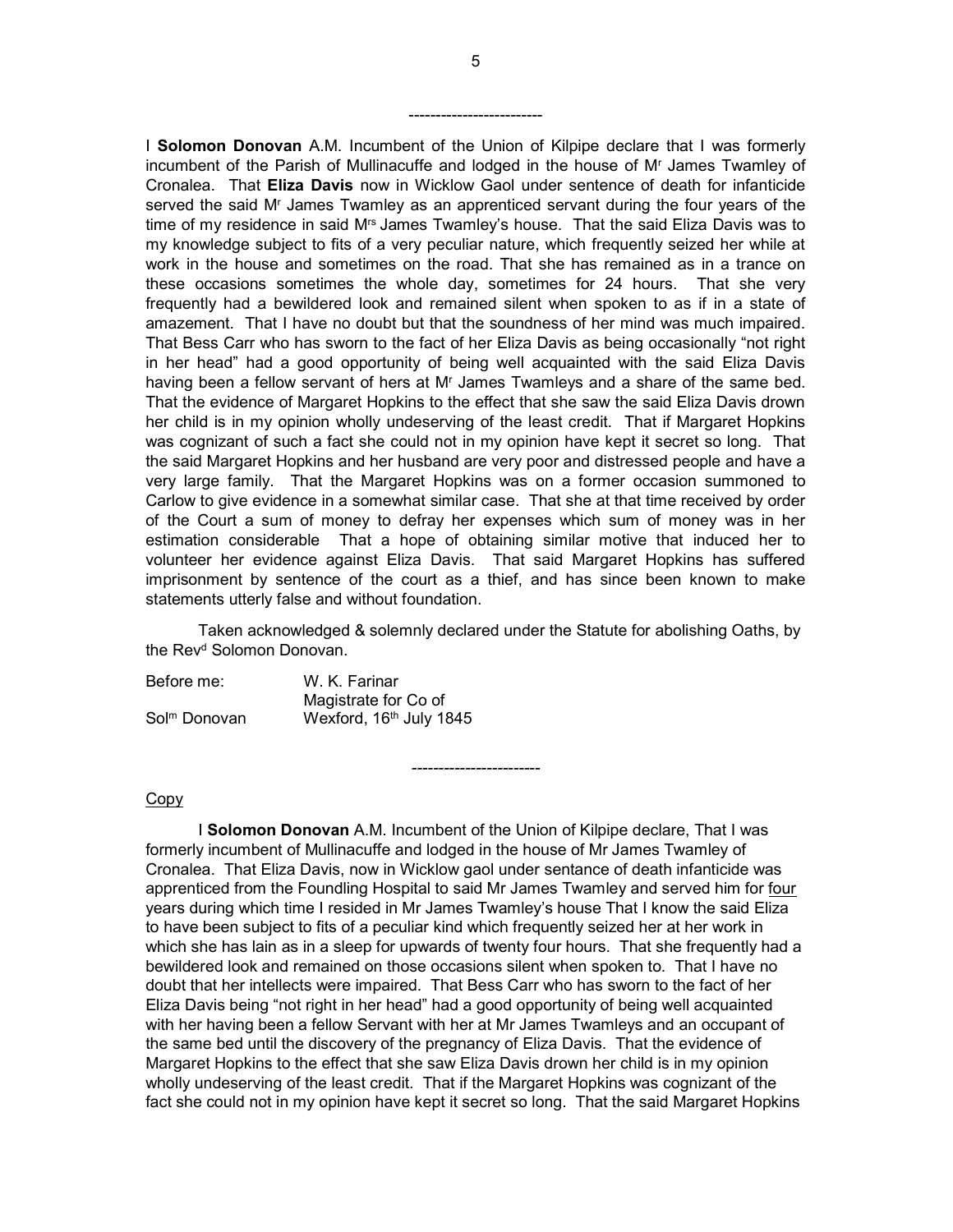and her husband are very poor and have a very large family. That the Margaret Hopkins on a former occasion was summonsed to give evidence in Carlow on a trial of a somewhat similar nature on which occasion she received a sum of money to defray her expenses in her estimation considerable- and that a hope of obtaining a similar or a greater sum was in my opinion the motive that induced Margaret Hopkins to volunteer her evidence against Eliza Davis. That Margaret Hopkins has twice the trial of Eliza Davis made Statements in exculpation of the part she took on that occasion namely that it was at my suggestion and by my advice she went & tendered her evidence against Eliza Davis and that I gave her money to enable her to bear the expense of the journey which Statements are totally false and without foundation.

[?Kilinor/Kilmer) Glebe Arklow 11th July 1845

The Chairman informed that she has been respited Death Case HH July 18/- Mr Hitchins 18 July/45 [illegible] [[3 lines crosswise overstruck page 1 of 2] ------------------------

 Wexford July 12th 1845

Sir,

In reply to your letter of the 11<sup>th</sup> Ins<sup>t</sup> enclosing a Petition on behalf of **Eliza Davis** under sentence of death in Wicklow Gaol and requesting me to reacquaint you with the particulars of the case for His Excellency's information and whether in my opinion there was any mitigating circumstances which would render the Prisoner a proper object of mercy I beg to enclose my notes of the sentence given on that trial and with great regret to state that I cannot discern any mitigating circumstances which would in my opinion warrant me in recommending the Prisoner as a proper object of mercy. If however His Excellency were, either from a perusal of the notes, which I have the honor to send for his consideration or from the circumstances suggested by the Jury or from any other enquiry which he may think proper to institute discursive grounds for extending mercy to this unfortunate woman I most humbly add that it will afford me sincere satisfaction.

I appointed a distant day (the  $16<sup>th</sup>$  of August) for the Execution in order to afford His Excellency ample time for the consideration of this case.

> I am Sir yours faithfully John Doherty

E. Lucas Esq &c. &c. &c. Commute to transportation for Life July 17th 1845 – Heytesbury Chief Justice informed & respite prepared 17 July HH] Mr Hitchins Rec<sup>d</sup> 19th from His Exc & desp<sup>d</sup> do H.H. [5 lines crosswise overstruck page 1] ------------------------

County of Wicklow ) To wit )

James Twamley of Cronalea in the County of Wicklow,

Farmer came before me one of Her Majesty's Justices of the Peace for said County And Voluntarily Maketh declaration and saith that he knows Elizabeth Davis now a prisoner under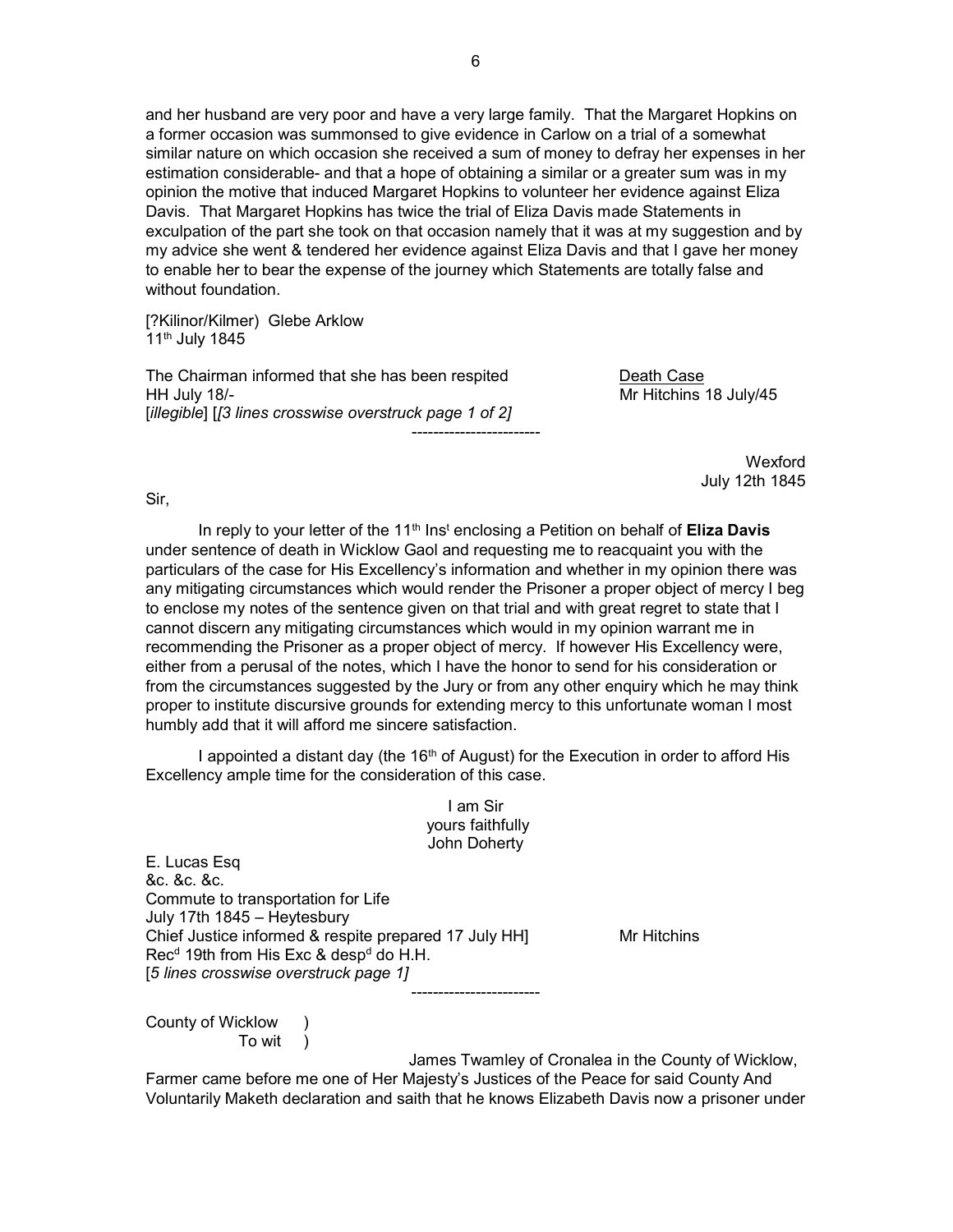Sentence of death in the Gaol of Wicklow. Saith that the said Elizabeth Davis is a foundling and was apprenticed to this declarant by the Governor of the Foundling Hospital in or about the month of January one thousand eight hundred and forty one for a period of four years. And as such lived with this declarant and in his service from that time up to the month of January one thousand eight hundred and forty five when her time was up. Saith that in a short time after the said Elizabeth Davis was so apprenticed, she was attacked with some description of fits, which continued at intervals during the whole time she lived with declarant . And when so attacked she would remain for several hours together in an incurible state, and would not come .to her usual state of mind for many days afterwards. Saith I was often obliged to call a medical aid to her when so attacked. And from repeated attacks of such malady deponent is firmly convinced that the mind and reasoning faculties of the said Elizabeth Davis was greatly impaired and weakened her on such that at times declarant believes she was not legally responsible for her acts.

Declared before me this  $14<sup>th</sup>$  of July 1845 - at Ballinglen

Hibbs Newton J.P. For Co<sup>ty</sup> Wicklow ------------------------

July 18, 1845

## Sir

I have [about 4 words illegible] the Lord Lieutenant to acknowledge the receipt of the Memorial of the Crown persons of the Town of Wicklow and in task only of **Elizabeth Davis**, convicted of Infanticide at last Wicklow Assizes, and to reacquaint you [about 8 words illegible] His Excellency has been pleased to commute the sentence of Death passed and pass to transportation for Life.

> I have the Honor to be Sir your obedient servant E Lucas

Andrew Nolan Esq<sup>r</sup>

------------------------ Stamped CHIEF SECRETARY'S OFFICE DUBLIN 45 JUL 19

To,

William A'Court

Lieutenant General and General Governor of Ireland

 We the only members of the Society of friends resident at Wicklow, in which place Eliza Davis is now confined under sentence of death for infanticide.

 Most respectfully beg leave to solicit thy merciful interference on her behalf by exercising the power we trust wisely and justly placed in thy hands, by changing her sentence (to whatever may appear to thee best) from that of death.

 In addition to our belief that man is not under any circumstances authorized to deprive his fellow man of life, we may in the present instance add that having heard and made particular enquiry relative to her character our belief is that the prisoner was and is of weak intellect and at times of of unsound mind and at no time was there greater cause for her being so than the time at which she committed the melancholy act, without a friend, refused at the poor house, without a home, without food, and afflicted with Epilepsy a disease to which she has long been subject, we respectfully submit are causes well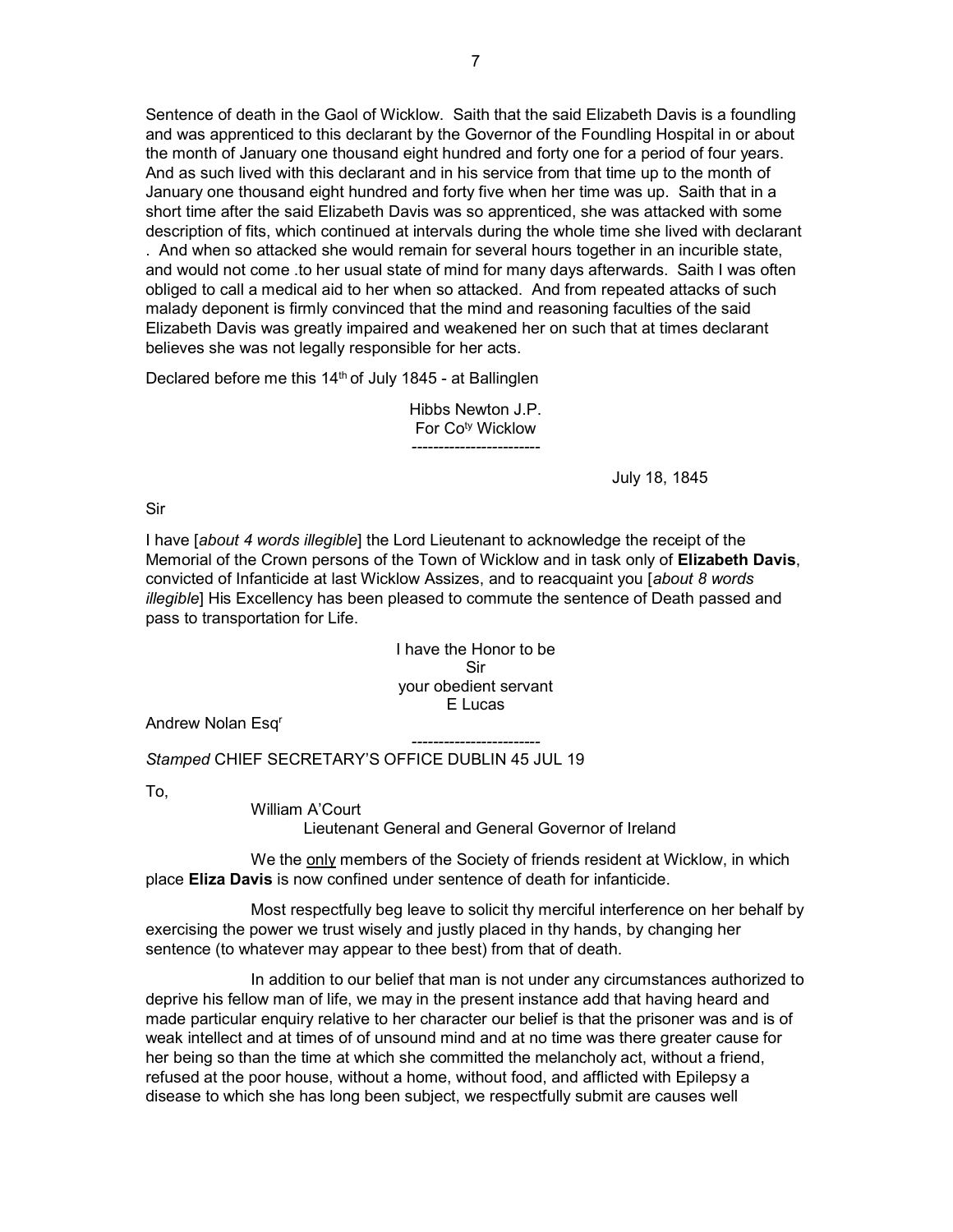calculated to increase her mental weakness, and lead us to hope for thy favourable consideration of her case.

> Joseph Pim Samuel Greer Joseph Morton Henry Greer Joseph Pennefather Josiah Fayle

Death case Mr Hitchins Memlst ans<sup>d</sup> 21 H.H.[3 lines crosswise overstruck page 1 of 2] ------------------------

#### Stamped CHIEF SECRETARY'S OFFICE DUBLIN 45 JULY 19

 To His Excellency The Lord Heytesbury Lord Lieutenant General and General Governor of Ireland

The Memorial of the undersigned on Behalf of Eliza Davis a Convict under Sentence of Death in Her Majesty's Gaol of Wicklow.

Most Humbly Sheweth

That at the Assizes held at Wicklow on the  $8<sup>th</sup>$  and  $9<sup>th</sup>$  Days of July Instant before the Right Honorable The Lord Chief Justice of the Common Pleas, one of the Judges of the assizes for the Leinster Circuit Eliza Davis, above mentioned was convicted of having caused the death of her infant child by drowning and was sentenced to be executed on the 16<sup>th</sup> day of August next.

 That Memorialists are fully persuaded that the said convict, who is in the Twenty-second year of her age, and is afflicted with Epilepsy, has on different occasions exhibited strong indications of imbecility or aberration of mind Induced the fact of her having been subject to fits of insanity seems to be clearly established by the Affidavit of Elizabeth Carr her fellow servant, and by the solemn declaration of James Twamley her late Master and of The Reverend Solomon Donovan Incumbent of the Parish of Kilpipe in the County of Wicklow, who had lodged for some years in the house in which the said convict was an apprentice and servant.

 That Memorialists understand that a report or statement was made to the Judge before whom the said convict was arraigned that nine cases of Infanticide had occurred within a year in the neighbourhood in which the said convict had resided, and that the said convict had been previously charged with a similar offence, which report or statement has been proved to be unfounded as letters from the Police authorities show that in the District alluded to only three Infanticides were alleged to have been committed within the last two years, and in the two of those three cases, the persons against whom charges had been brought have been acquitted, and the said convict above had been declared to have been guilty, and it is certain that the said convict had never before been charged with, or suspected of the crime of Infanticide.

 That the said convict was strongly recommended to mercy by the Jurors who had immediately before returned a verdict of guilty against her, but that recommendation not having been presented to the Judge until his Lordship had pronounced upon the said convict the sentence of the Law, he told the Jurors that their recommendation must be addressed to your Excellency and not to him.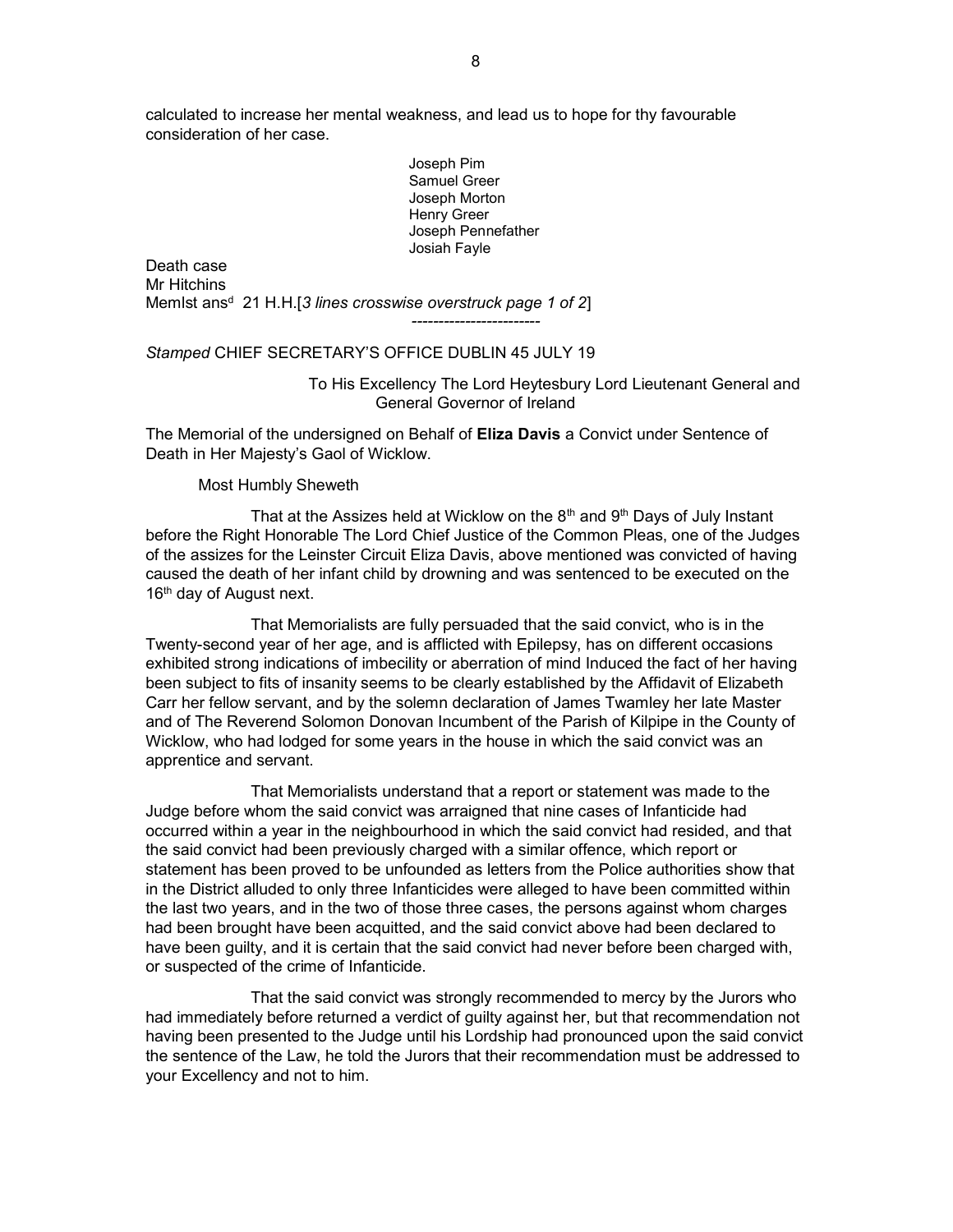That surgeon Henry Morton proved upon the trial of the said convict that the infant appeared to have been taken good care of until the act was committed by which it was deprived of life, which fact (as Memorialists conceive) shows that maternal feelings were strong in the breast of the said convict and the deed may therefore reasonably be attributed to sudden and momentary phrenzy.

 That Memorialists having learned that the worthy and worshipful Chairman and the Town Councillors of the Borough of Wicklow in the Spirit of Christian Charity or God like mercy have concurred in a Memorial to your Excellency imploring you to spare the life of the said convict, they deemed unnecessary to offering any further observation to your Excellency upon this melancholy subject, and heartily joining with the said Chairman and Town Councillors in the supplication for a commutation of the sentence of the said convict they will every pray.

Wicklow July 1845

[27 signatories] Francis Chomley A.M. Rector of Drumkay & Vicar of Wicklow John Grant P.P. Wicklow John Dickson Clk **Eugene Clarke P.P.** Glendalough J.A.[?] J.P. Cuthbert Eccles Wicklow &c 44 Eccles St [illegible] A.M.Curate of [?] Castlegrange Ashford M Sullivan R.C. Curate of Wicklow Patrick O'Doherty Clk Ashford John Eccles Curate of Wicklow James [?] Wm [?] Constabulary Pay Master

J Dickson J.P. Ballyfree Glanely Ashford **R.H. Birch [Col], R.A. Kilquade** Will Major Clk Dunganstown Wm [?] Clk Dunganstown

Robert<sup>[?]</sup> Rector of Kiltallagh A.M.

Thos [?] Clk Glanely **Robt Porter Protestant Chaplain Gaol of Wicklow** William [Blake] Wicklow William H [?] M.D. Wicklow Thos Baldwin [?] officer Wicklow [?] Banker,Wicklow John Parker { Church Wardens Wicklow [?] Wilkinson John Perrin

It not being likely that I shall be personally present when the petition returns to Wicklow I have requested this slip of paper to be affixed with my name attached. W.H. [*illegible*]

Death Case Mr Hitchins Mr Chomley inf<sup>d</sup> &c H.H.[3 lines crosswise]

> To His Excellency Lord Heytsbury Lieutenant General and General Governor of that part of the United Kingdom called Ireland

The Humble Memorial of the Undersigned being the Chairman and Commissioners for the time being of the Borough of Wicklow in the County of Wicklow

------------------------

Sheweth,

That at the last Assizes held at Wicklow in and for said County on the  $8<sup>th</sup>$  and 9<sup>th</sup> days of July instant a person named Eliza Davis aged 22 years was convicted of the Murder of her infant child and sentenced by the Right Honble the Lord Chief Justice of the Common Pleas to be executed on the 16<sup>th</sup> of August next.